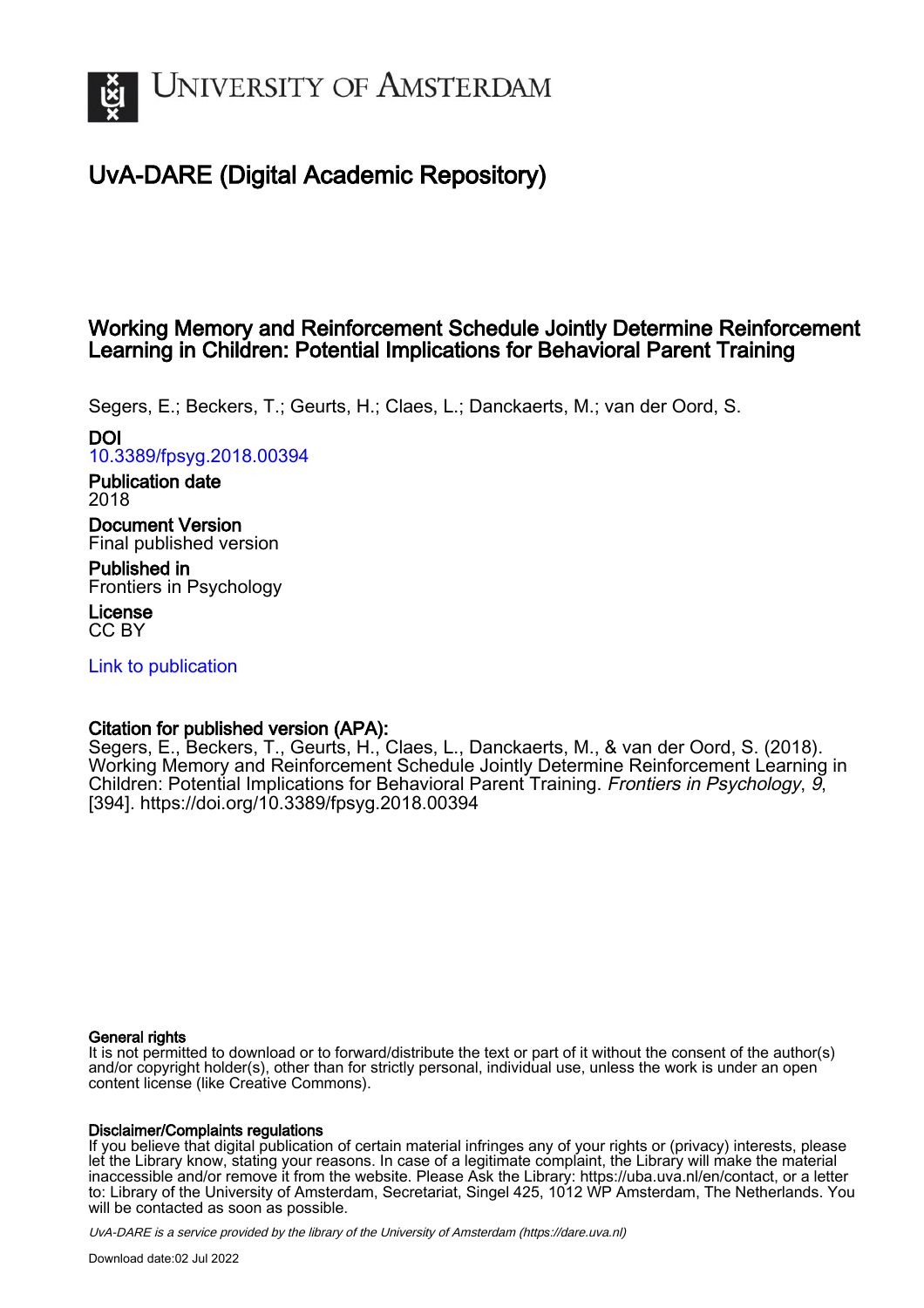



# Working Memory and Reinforcement Schedule Jointly Determine Reinforcement Learning in Children: [Potential Implications for Behavioral](https://www.frontiersin.org/articles/10.3389/fpsyg.2018.00394/full) Parent Training

Elien Segers 1, [Tom Beckers](http://loop.frontiersin.org/people/10581/overview) 1, Hilde Geurts 2, [Laurence Claes](http://loop.frontiersin.org/people/539618/overview) 1.3, Marina Danckaerts 4 and [Saskia van der Oord](http://loop.frontiersin.org/people/478362/overview)<sup>1,5\*</sup>

<sup>1</sup> Research Unit Behaviour, Health and Psychopathology, KU Leuven, Leuven, Belgium, <sup>2</sup> Research Unit Brain and Cognition, University of Amsterdam, Amsterdam, Netherlands, <sup>3</sup> Faculty of Medicine and Mental Health (CAPRI), University of Antwerp, Antwerp, Belgium, <sup>4</sup> Department of Neurosciences, Child and Adolescent Psychiatry, University Hospital Leuven, KU Leuven, Leuven, Belgium, <sup>5</sup> Developmental Psychology, University of Amsterdam, Amsterdam, Netherlands

**Introduction:** Behavioral Parent Training (BPT) is often provided for childhood psychiatric disorders. These disorders have been shown to be associated with working memory impairments. BPT is based on operant learning principles, yet how operant principles shape behavior (through the partial reinforcement (PRF) extinction effect, i.e., greater resistance to extinction that is created when behavior is reinforced partially rather than continuously) and the potential role of working memory therein is scarcely studied in children. This study explored the PRF extinction effect and the role of working memory therein using experimental tasks in typically developing children.

#### **OPEN ACCESS**

#### Edited by:

Xavier Noel, Université libre de Bruxelles, Belgium

#### Reviewed by:

Walter Matthys, Utrecht University, Netherlands Maria Semkovska, University of Limerick, Ireland

\*Correspondence: Saskia van der Oord [saskia.vanderoord@kuleuven.be](mailto:saskia.vanderoord@kuleuven.be)

#### Specialty section:

This article was submitted to Psychopathology, a section of the journal Frontiers in Psychology

Received: 24 November 2017 Accepted: 09 March 2018 Published: 28 March 2018

#### Citation:

Segers E, Beckers T, Geurts H, Claes L, Danckaerts M and van der Oord S (2018) Working Memory and Reinforcement Schedule Jointly Determine Reinforcement Learning in Children: Potential Implications for Behavioral Parent Training. Front. Psychol. 9:394. doi: [10.3389/fpsyg.2018.00394](https://doi.org/10.3389/fpsyg.2018.00394)

Methods: Ninety-seven children (age 6–10) completed a working memory task and an

operant learning task, in which children acquired a response-sequence rule under either continuous or PRF (120 trials), followed by an extinction phase (80 trials). Data of 88 children were used for analysis.

**Results:** The PRF extinction effect was confirmed: We observed slower acquisition and extinction in the PRF condition as compared to the continuous reinforcement (CRF) condition. Working memory was negatively related to acquisition but not extinction performance.

**Conclusion:** Both reinforcement contingencies and working memory relate to acquisition performance. Potential implications for BPT are that decreasing working memory load may enhance the chance of optimally learning through reinforcement.

Keywords: BPT, PREE, working memory, acquisition, extinction

### INTRODUCTION

For childhood externalizing behavior various forms of behavioral parent training (BPT) have been established as first-line, evidence-based treatment (e.g., [Chorpita et al., 2002;](#page-9-0) Evans et al., [2014\)](#page-9-1). These interventions, which are generally developed to improve the parent-child relationships and reduce the child's misbehavior, are mainly based on behavior management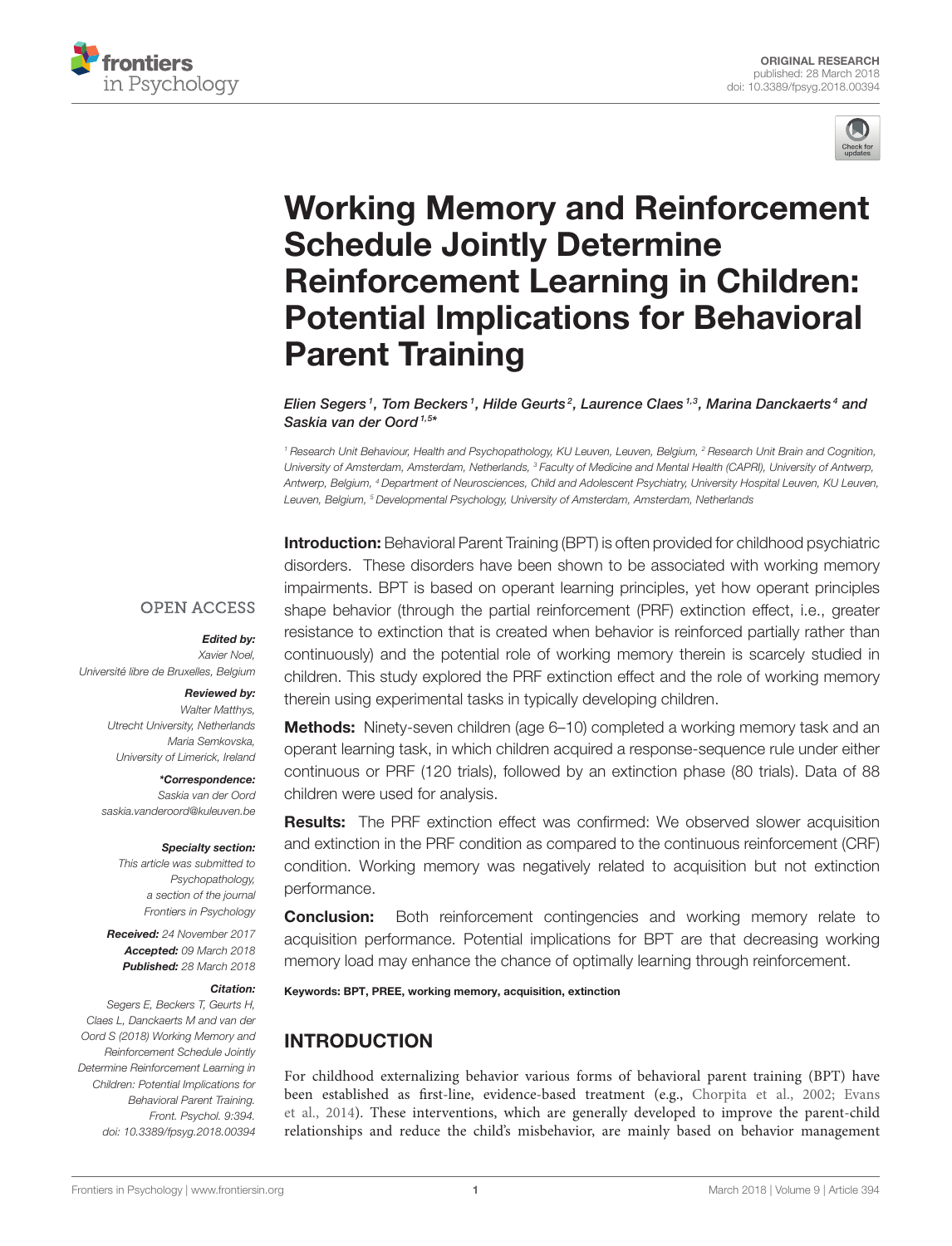principles derived from social learning theory and principles of operant learning [\(Zwi et al., 2011;](#page-10-0) [Furlong et al., 2012\)](#page-9-2). While different BPT programs have been developed, they all share common characteristics [\(Kazdin, 1997;](#page-9-3) Mash and Johnston, [2008\)](#page-9-4). The underlying idea is that the child's behavior is influenced by its antecedents and consequences and that parents can learn to effectively modify these antecedents and consequences [\(Kazdin, 1997\)](#page-9-3). By giving clear directions, positively reinforcing appropriate behavior and/or punishing inappropriate/unwanted behavior, parents can maximize the child's compliance and minimize disruptive behavior (Mash and Johnston, [2008;](#page-9-4) [Zwi et al., 2011\)](#page-10-0). Although most BPT programs are moderately efficacious as a package [\(Weisz and Kazdin,](#page-9-5) [2010\)](#page-9-5), more research is needed on the individual and relative efficacy of distinct components of these training programs [\(Kaminski et al., 2008;](#page-9-6) [Leijten et al., 2015\)](#page-9-7). Moreover, some of the fundamental principles of BPT interventions have hardly been studied experimentally through basic operant learning paradigms in children. Yet enhanced experimental knowledge may give valuable information for treatment development and adaptation [\(Emmelkamp et al., 2014\)](#page-9-8).

BPT programs emphasize the importance of positive and contingent reinforcement to reduce disruptive behavior in children [\(Leijten et al., 2015\)](#page-9-7). A relevant but relatively unexplored phenomenon in children in this context is the Partial Reinforcement Extinction Effect (PREE; [Skinner, 1938;](#page-9-9) [Humphreys, 1939\)](#page-9-10). The PREE is a paradoxical reward effect that illustrates how subtle features of reinforcement schedules can influence the acquisition and persistence of instrumental behavior. In operant conditioning, different schedules of reinforcement can be used. A schedule of continuous reinforcement (CRF) involves a 100% contingency between behavior and reinforce: Every correct response is reinforced. A schedule of partial reinforcement (PRF) involves a contingency of less than 100% between behavior and reinforcer. The PREE pertains to the observation that the schedule of reinforcement that was in operation when a behavior was acquired will critically determine the subsequent persistence of that behavior under extinction (i.e., when reinforcement is no longer provided; [Domjan and Burkhard, 1993;](#page-9-11) [Shangha et al., 2002\)](#page-9-12). When behavior is reinforced partially or intermittently rather than continuously during acquisition, extinction occurs much more slowly once reinforcement is ceased, implying that a higher level of behavioral persistence has been created [\(Pittenger, 2002;](#page-9-13) [Domjan, 2005\)](#page-9-14). Moreover, research in animals and human adults suggests that repeated experience with PRF of desired behavior can lead to generalized behavioral persistence in the face of setbacks, adversity and lack of (further) reinforcement (e.g., [McCuller et al., 1976;](#page-9-15) [Boyagian and Nation, 1981;](#page-8-0) for a review see [Amsel, 1992\)](#page-8-1).

The PREE appears robust and replicable in animals (e.g., [Lilliquist et al., 1999;](#page-9-16) [Rescorla, 1999;](#page-9-17) [Sangha et al., 2002;](#page-9-18) Gómez et al., [2008\)](#page-9-19). Moreover, although human performance to specific experimental variables is not always consistent with animal study results, research suggests that humans and animals respond mostly in the same way to PRF [\(Pittenger et al., 1988;](#page-9-20) [Pittenger,](#page-9-13) [2002\)](#page-9-13). Research on the PREE in humans is largely limited to adults; research in children is scarce and methodologically very diverse. Findings in adults cannot necessarily be transposed to children and the few existing studies in children are hard to compare due to methodological differences (e.g., [Bijou,](#page-8-2) [1957;](#page-8-2) [Miyao and Meyers, 1973;](#page-9-21) [Pittenger, 2002;](#page-9-13) [Svartdal,](#page-9-22) [2003\)](#page-9-22). Additionally, studies investigating the PREE have mainly explored the effects of partial vs. CRF on response extinction and not the differential effect of CRF and PRF on acquisition performance.

Studies of operant learning under PRF in adult humans have yielded divergent results. Some studies found no differential effect of CRF and PRF on acquisition performance, whereas other studies found PRF to interfere with the acquisition of an operant response, effectively preventing learning (e.g., Pittenger and Pavlik, [1988;](#page-9-23) [Svartdal, 2003\)](#page-9-22). A possible explanation for these divergent results is that human operant learning relies on executive functions (EFs) such as working memory [\(Capaldi,](#page-8-3) [1994;](#page-8-3) [Collins and Frank, 2012\)](#page-9-24). Working memory, defined as a limited capacity system allowing to temporarily hold and manipulate information "on-line" [\(Baddeley and Della Sala,](#page-8-4) [1996\)](#page-8-4), is crucially involved in response acquisition, even in simple learning tasks. [Collins and Frank \(2012\)](#page-9-24) demonstrated that learning was slower when the task implied a greater WM load, although only minimal differences in end-level performance were found. [Powell et al. \(2005\)](#page-9-25) hypothesized that WM capacity is needed to carry the memory trace across unreinforced trials so that learning can take place. Especially PRF may place severe constraints on working memory and the larger the cognitive demands, the less likely it is that conditioning will occur (McKell Carter et al., [2002;](#page-9-26) [Powell et al., 2005\)](#page-9-25).

As BPT is often used for various childhood disorders (e.g., ADHD, autism, disruptive behavior disorders) in which WM capacity is assumed to be impaired [\(Martinussen et al., 2005;](#page-9-27) [Barch and Ceaser, 2012;](#page-8-5) [Barendse et al., 2013;](#page-8-6) [Saarinen et al.,](#page-9-28) [2015\)](#page-9-28), it is vital to know to what extent WM deficits relate to the capacity for learning through reinforcement in children. Moreover, given the importance of PRF for the acquisition of behavioral persistence and the fact that PRF is a more feasible model for everyday parental reinforcement than CRF, it is important to evaluate whether possible WM-related deficits in learning trough reinforcement might be exacerbated under PRF.

In summary, BPT, often used to handle childhood disorders associated with working memory problems, is based on operant learning principles. Despite the strong theoretical underpinnings, the translation from theory to discrete parenting techniques seems to be based on expert clinical judgment and is rarely tested empirically in children [\(Leijten et al., 2015\)](#page-9-7). Furthermore, studies investigating PREE are mainly interested in response extinction and do not focus on the effect of PRF vs. CRF on response acquisition nor do they explore the role of WM. Given that in

**Abbreviations:** BPT, behavioral parent training; CBCL 6-18, Child Behavior Checklist for ages 6–18; CRF, continuous reinforcement; DSM-IV-TR, Diagnostic and Statistical Manual of Mental Disorders (4th ed., text rev.); EFs, Executive functions; FSIQ, full scale IQ; IQ, intelligence quotient; PBS, Parental Behavior Scale; PREE, partial reinforcement extinction effect; PRF, partial reinforcement; SSRT, stop signal reaction time; WISC-III-NL, Wechsler Intelligence Scale for Children; WM, working memory.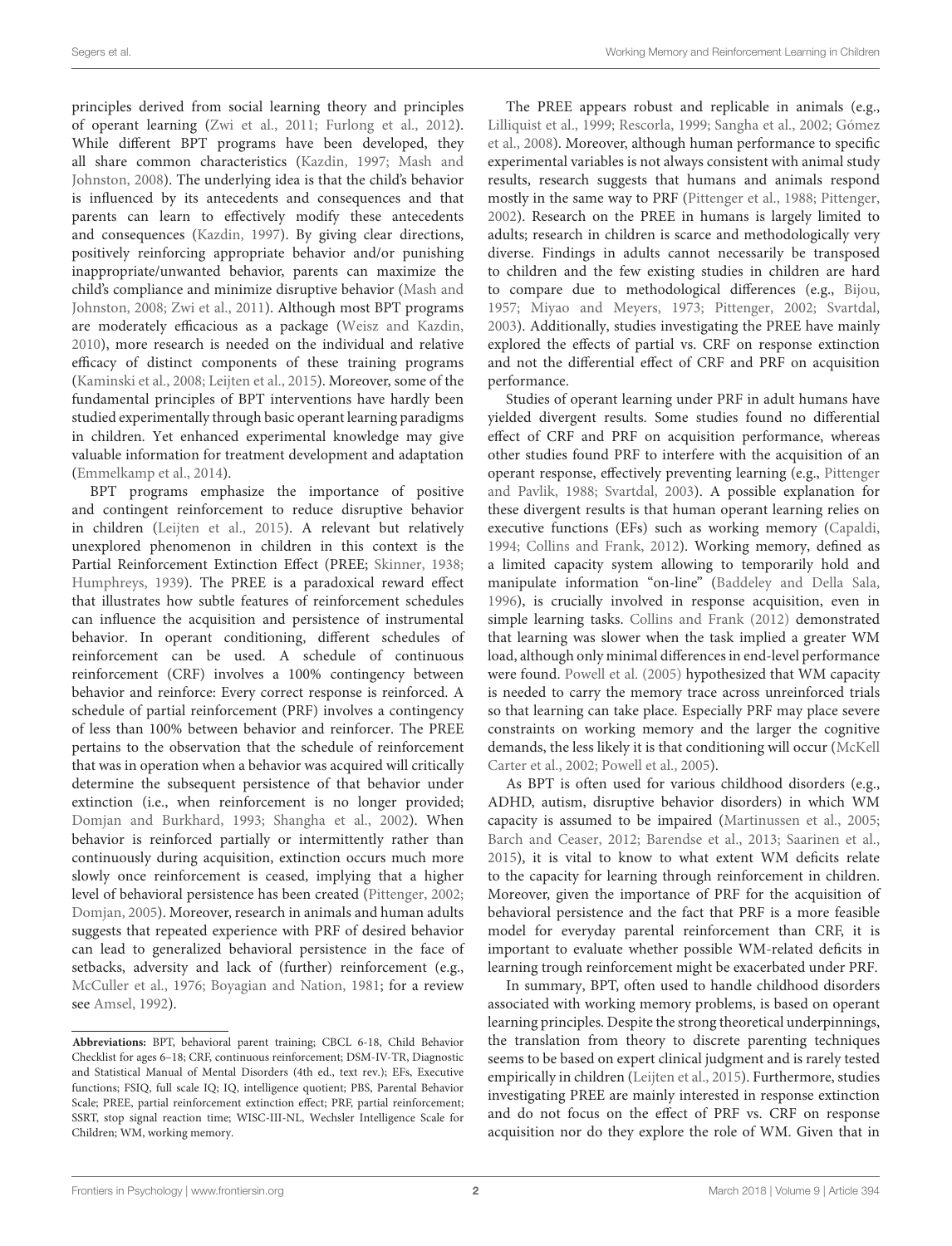daily life, reacting to the behavior of a child in a contingent and consistent way is the exception rather than the rule, we want to take a closer look at the difference between PRF and CRF in shaping the acquisition of behavior and at the role of WM therein.

In this study, children aged 6–10 years old (the typical age range for which BPT is provided) performed an operant learning task, in which a response-sequence rule had to be acquired based on feedback (CRF or PRF), followed by an extinction phase. Afterwards, their visuospatial WM was assessed. We investigated the influence of different reinforcement contingencies (CRF and PRF) on response acquisition and extinction. We hypothesized that acquisition would proceed faster under CRF than under PRF (hypothesis 1) but that behavior would persist longer in extinction after PRF than CRF (hypothesis 2). We also evaluated how WM capacity relates to those processes. As the interval between reinforcement is larger in PRF and a hypothetical response-sequence rule has to be kept in mind longer in PRF (thus putting more load on WM), we expected learning under PRF to correlate more strongly with WM capacity than learning under CRF (hypothesis 3). Although animal studies suggest that the same higher-level brain functions may be involved in extinction and WM [\(Callaerts-Vegh et al., 2006\)](#page-8-7), no studies have specifically investigated the role of WM in extinction learning. Therefore, no specific hypotheses were formulated concerning the relation between WM capacity and extinction after PRF or CRF.

### METHOD

#### **Participants**

Ninety-seven children (43 boys, 54 girls) in the age range from 6 to 10 years participated. Children were recruited through elementary schools and youth movements. Eligibility was determined by the following criteria: (a) absence of any parent-reported diagnosis, as classified by the fourth edition of the Diagnostic and Statistical Manual of Mental Disorders (DSM-IV-TR; [American Psychiatric Association, 2000\)](#page-8-8), (b) absence of any neurological disorder, sensory or motor impairment, as reported by the parents, (c) not taking any medication that could cause behavioral changes and/or influence attention, and (d) a total IQ score  $\geq 80$ , to ensure that all children had the intellectual capacities to understand the tasks and to make sure that WM performance and learning performance were not mainly influenced by general cognitive capacities. IQ was estimated using the short version of the Dutch Wechsler Intelligence Scale for Children (WISC-III-NL; [Kort et al., 2002\)](#page-9-29). Full Scale IQ (FSIQ) was estimated based on the subtests Vocabulary and Block Design. The combined score of these two subtests has a satisfactory reliability ( $r = 0.91$ ) and correlates highly with FSIQ ( $r = 0.86$ ; [Sattler, 2001\)](#page-9-30). A total of 88 children (42 boys, 46 girls) met the inclusion criteria. One child did not want to proceed during the operant learning task and dropped out during testing, leaving a final sample of 87 children (42 boys, 45 girls; 48.3% male). All participants were Caucasian. Randomization to the PRF or CRF condition was stratified on age and gender. CRF and PRF groups did not differ with respect to age, gender, FSIQ, WM performance (see **[Table 1](#page-3-0)**) and scores on the Child Behavior Checklist for ages 6–18 (CBCL 6–18; Achenbach and Rescorla, [2001;](#page-8-9) Dutch version: [Verhulst et al., 1996;](#page-9-31) see **[Table 2](#page-3-1)**). The CBCL was administered to assess general level of behavioral and emotional problems and to check whether groups were comparable on these variables.

#### Procedure

The study procedure and materials used were approved by the Ethical Committee of the Faculty of Psychology and Educational Sciences of the KU Leuven. Prior to testing, parents filled out an informed consent form and three questionnaires (i.e., the CBCL 6–18 and two other questionnaires that were administered for another study). The children were then tested individually in a laboratory setting. A learning task, a WM task and an inhibition task were administered. The inhibition task (stop-signal paradigm; [Logan, 1994\)](#page-9-32) was administered for purposes unrelated to the present study. The test sessions always started with the learning task to avoid carry-over effects of the other tasks on performance (e.g., strategy use). After the

<span id="page-3-0"></span>TABLE 1 | Means and standard deviations of group demographics and characteristics.

| <b>Measure</b> | <b>CRF</b> group<br>$(n = 39)$ |       | <b>PRF</b> group<br>$(n = 48)$ |           | $F/\chi^2$ | р     |
|----------------|--------------------------------|-------|--------------------------------|-----------|------------|-------|
|                | м                              | SD    | м                              | <b>SD</b> |            |       |
| Gender (M:F)   | 18:21                          |       | 24:24                          |           | 0.013      | 0.721 |
| Age in years   | 8.58                           | 1.47  | 8.56                           | 1.45      | 0.03       | 0.956 |
| Estimated FSIQ | 104.74                         | 15.93 | 108.02                         | 21.08     | 0.64       | 0.425 |
| WM performance | 4.80                           | 0.99  | 4.96                           | 1.03      | 0.54       | 0.46  |

CRF, continuous reinforcement; PRF, partial reinforcement; FSIQ, full scale IQ; M:F, male: female; WM performance, working memory performance.

<span id="page-3-1"></span>**TABLE 2 | Means and standard deviations for subscales of the Child Behavioral** Checklist (mother report).

| <b>Measure</b>                | <b>CRF</b> group<br>$(n = 39)$ |       | PRF group<br>$(n = 48)$ |       | F     | р    |
|-------------------------------|--------------------------------|-------|-------------------------|-------|-------|------|
|                               | M                              | SD    | М                       | SD    |       |      |
| Withdrawn/depressed           | 0.46                           | 0.72  | 0.65                    | 1.04  | 0.44  | 0.51 |
| Anxious/depressed             | 2.28                           | 2.50  | 1.92                    | 2.59  | 0.88  | 0.35 |
| Somatic complaints            | 0.95                           | 1.38  | 0.96                    | 1.09  | 0.001 | 0.97 |
| Aggressive behavior           | 3.13                           | 4.90  | 2.31                    | 2.83  | 0.95  | 0.33 |
| Rule-breaking behavior        | 1.15                           | 1.63  | 0.65                    | 0.96  | 3.28  | 0.07 |
| Thought problems              | 1.59                           | 2.04  | 1.69                    | 2.10  | 0.048 | 0.83 |
| Attention problems            | 1.92                           | 2.49  | 2.50                    | 2.67  | 1.07  | 0.31 |
| Social problems               | 1.36                           | 2.15  | 1.15                    | 2.04  | 0.22  | 0.64 |
| Other problems                | 2.31                           | 2.20  | 2.15                    | 2.38  | 0.11  | 0.75 |
| Internalizing problem cluster | 3.69                           | 3.76  | 3.52                    | 3.91  | 0.034 | 0.84 |
| Externalizing problem cluster | 4.28                           | 6.35  | 2.96                    | 3.46  | 1.53  | 0.22 |
| Total problem scale           | 15.33                          | 15.37 | 13.96                   | 12.62 | 0.21  | 0.35 |

CRF, continuous reinforcement; PRF, partial reinforcement.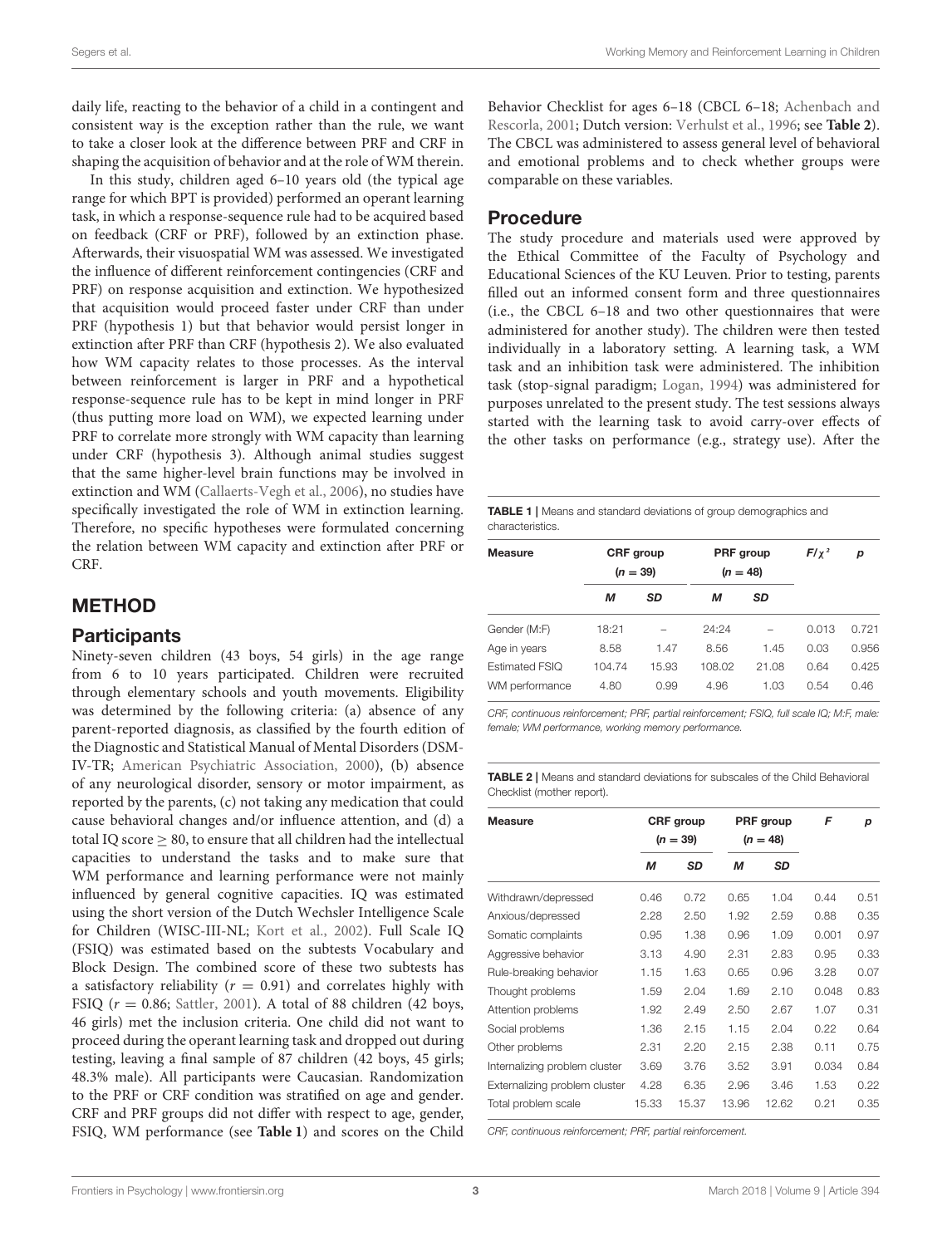learning task, a 15 min break was inserted in which the child had a drink and played in a designated play-area, to avoid potential fatigue. Subsequently, the WM and inhibition task were administered in counterbalanced order<sup>[1](#page-4-0)</sup>. Finally, the IQ subtests were administered. Participants received a small gift at the end of the session.

#### Tasks and Questionnaires

#### Operant Learning Task

The operant learning task was a newly developed task, based on a learning task of [Svartdal \(2003\)](#page-9-22). Participants were instructed to learn and apply a response-sequence rule based on feedback when responding correctly. Two stimuli were used, a picture of a moon and a sun. These were always presented at the left and right side of the computer screen, respectively. To signal the start of a trial, an orange version of the moon and sun were presented simultaneously on the computer screen, which flashed two times for 600 ms. After a 1,000 ms pause, a green version of the moon and sun were presented one by one, each lasting for 500 ms, accompanied by a 1,000 Hz tone and with a 500 ms pause in between. After another 700 ms pause, the child's first response was prompted by a 1,000 Hz tone, followed by the second response prompt after a 500 ms pause. The maximum time to respond was 3,000 ms after each prompt (for a visual presentation of the task, see **[Figure 1](#page-5-0)**). Participants had to respond by means of two marked buttons on the keyboard (i.e., moon left and sun right).

The response-outcome contingency was always related to the position of the stimuli presented: participants responded correctly when they reversed the sequence of the two computer stimuli within the same trial. For example, when the sun (right) appeared first on the screen, followed by the moon (left), the correct response was to press the moon button first (left), followed by the sun button (right). The four different stimulus combinations [i.e.,  $(1)$  sun  $(2)$  sun;  $(1)$  sun  $(2)$  moon;  $(1)$ moon (2) moon; (1) moon (2) sun] were presented at random. Each combination was presented equally often (i.e., 30 times in the acquisition phase and 20 times in the extinction phase). Correct sequences were followed by feedback dependent on the reinforcement condition. Feedback for correct responding consisted of a coin, which appeared in the middle of the screen for 900 ms, followed by the sound of falling coins for 600 ms and a treasure chest displaying the total amount of coins earned so far. Participants were instructed to obtain as many feedback messages (i.e., coins) as possible (instructions in Appendix).

To familiarize the children with the task, the experimenter first demonstrated the task for 10 trials, after which the child performed 16 practice trials during which no feedback was provided. Participants were randomly assigned (between subjects) to the CRF condition (i.e., 100% probability of reinforcement for correct responding) or PRF condition (i.e., 60% probability of reinforcement for correct responding). So, in the 120 trials of the acquisition phase, children in the CRF condition always earned a coin when giving a correct response, whereas children in the PRF condition earned a coin for 60% of their correct responses only (i.e., 6 randomly delivered reinforcements per 10 correct responses). In the 80 trials of the extinction phase, feedback was ceased. At the end of the task, the total number of coins appeared on the screen. The percentage of correct responses during the acquisition phase and the extinction phase was the primary dependent measure.

#### Working Memory Task

The Chessboard Working Memory Task is a visuospatial working memory task [\(Dovis et al., 2012\)](#page-9-33) and is based on the Corsi Block Tapping Task [\(Corsi, 1972\)](#page-9-34) and the subtest Letter-Number Sequencing from the Wechsler Adult Intelligence Scale [\(Wechsler, 1958\)](#page-9-35). It assesses the ability to hold and manipulate/reproduce visuospatial information and is individually adapted to performance during the task to test the child's optimal working memory performance [\(Dovis et al.,](#page-9-33) [2012\)](#page-9-33).

 $A$  4  $\times$  4 grid consisting of green and blue squares (stimuli) in a chessboard formation was presented. A number of squares then lighted up in sequence for 900 ms each, accompanied by a brief tone presented through headphones and separated by an interstimulus-interval of 500 ms. After the sequence was presented, the participant had to reorganize the sequence by mouse-clicking on the squares in the following way: the green stimuli had to be reproduced before reproducing the blue stimuli, each in the same sequence as they were presented. To ensure that every presented sequence had to be reorganized, the order of the stimuli was randomized with the restriction of presenting at least one blue stimulus before the last green stimulus in every sequence.

The difficulty of the task was adapted to the performance of the child. The minimum sequence length consisted of two stimuli. After two successive correct reproductions, the sequence was lengthened with one stimulus. After two successive incorrect reproductions, the sequence was reduced with one stimulus. As the task was individually adapted, the amount of positive and negative feedback was approximately the same for each participant (55% positive, 45% negative feedback). After each trial, feedback was given both in case of correct responding (i.e., a green curl and a positive guitar sound) and in case of incorrect responding (i.e., a red cross and a negative buzzer sound).

The task started with a practice block (5 trials) followed by an experimental block (30 trials) and took about 20 min. WM performance was measured by the mean sequence length on the last 18 trials, as the first 12 trials of the task are needed to reach the child's optimal difficulty level [\(Dovis et al., 2012\)](#page-9-33).

#### Child Behavior Checklist for Ages 6–18 (CBCL 6–18)

The Child Behavior Checklist for ages 6–18 (Achenbach and Rescorla, [2001;](#page-8-9) Dutch Version: [Verhulst et al., 1996\)](#page-9-31) is a standardized parent-rated questionnaire measuring internalizing and externalizing problems of children. The questionnaire has adequate reliability and validity [\(Achenbach and Rescorla, 2001\)](#page-8-9).

<span id="page-4-0"></span><sup>&</sup>lt;sup>1</sup>There was no significant difference in WM performance between children who completed the WM task before the inhibition task and the children who completed the inhibition task before the WM task. Additionally, there was no main effect of the order of those tasks on acquisition or extinction performance, nor was there an interaction between their order and reinforcement condition on acquisition or extinction performance (data available from corresponding author). Results from the inhibition task will not be presented.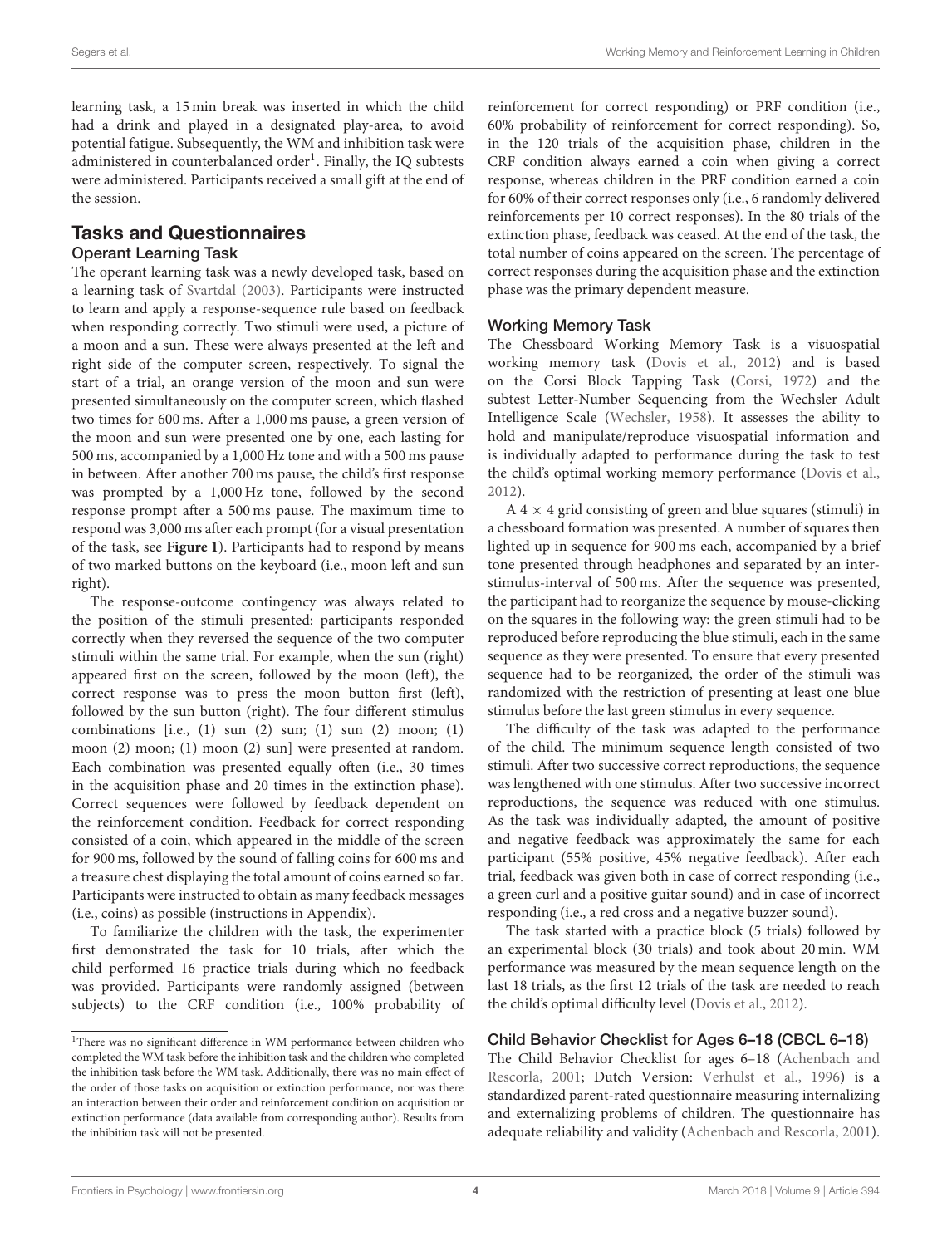

<span id="page-5-0"></span>One hundred thirteen questions are rated on a 3-point Likert scale, measuring eight symptom subscales of internalizing and externalizing behavior.

### DATA ANALYSIS

First, it was tested whether participants produced more correct responses during acquisition than extinction and whether there was a difference between reinforcement conditions in this ratio (indicative of a PREE), through two repeated-measures ANOVAs. In the first analysis, the percentage of correct responses was analyzed using reinforcement condition (CRF/PRF) as between-subject factor and phase (acquisition vs. extinction) as within-subject factor. In a second analysis, the number of correct responses per block of 10 trials was evaluated with reinforcement condition (CRF/PRF) as between-subject factor and trial block (1–20) as within-subject factor.

To evaluate the influence of different reinforcement contingencies on response acquisition separately (hypothesis 1), an ANOVA was then conducted with reinforcement condition (CRF, PRF) as between-subject factor and the percentage of correct responses during the acquisition phase as dependent variable. To probe whether WM was related to response acquisition (hypothesis 3), a repeated-measures ANCOVA was performed with reinforcement condition (CRF, PRF) as between-subject factor, WM performance as covariate and the percentage of correct responses during acquisition as dependent variable.

Analyses of the extinction data were similar to those of the acquisition data, be it that terminal acquisition performance (i.e., the percentage of correct responses over the last three trial blocks of acquisition) was included as a covariate in the extinction analysis to control for differences in asymptotic acquisition performance. Thus, to assess the influence of different reinforcement contingencies on extinction (hypothesis 2), an ANCOVA was performed with reinforcement condition (CRF, PRF) as between-subject factor, end level of acquisition as covariate, and the percentage of correct responses during extinction as dependent variable. To check whether WM was associated with extinction performance, an ANCOVA was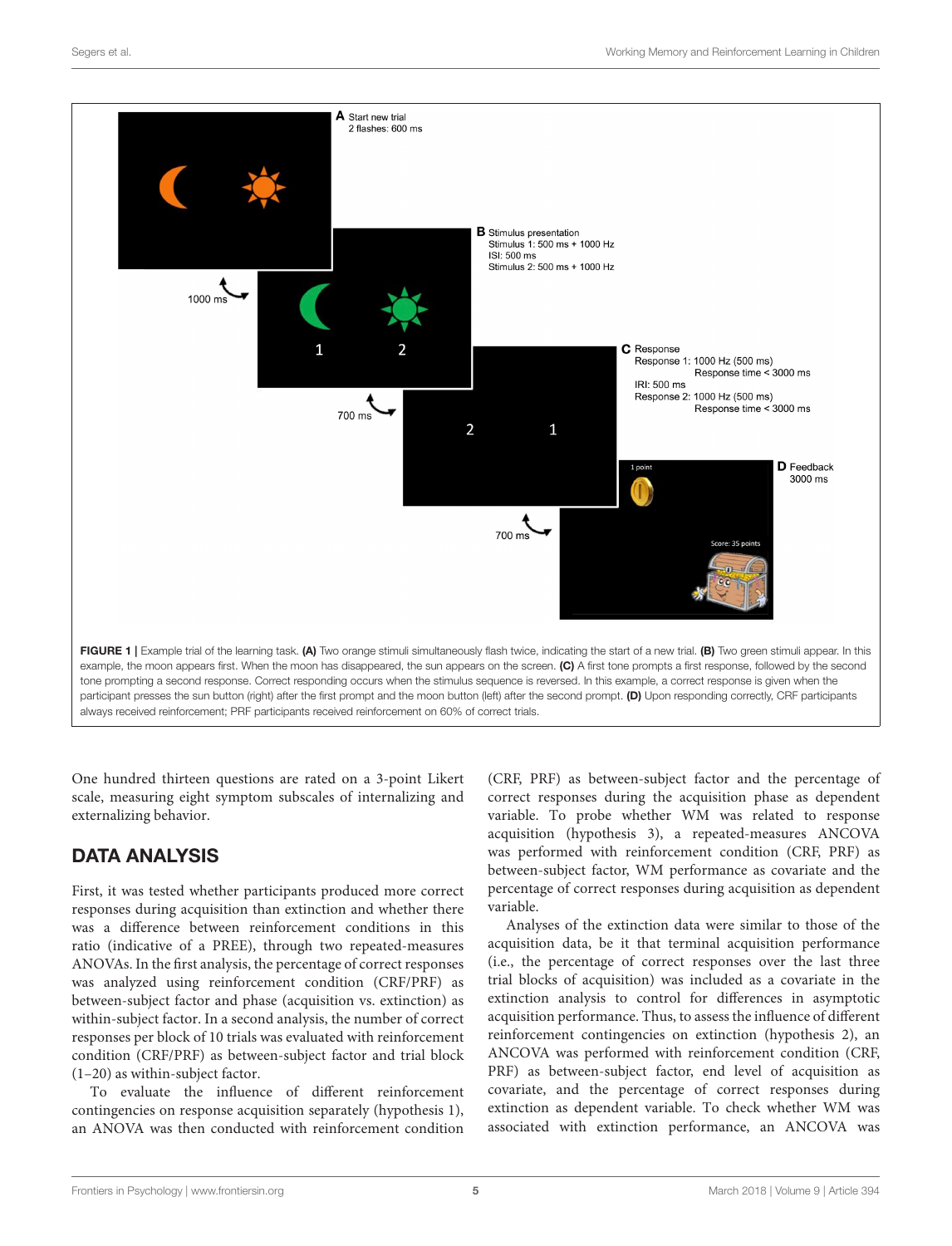conducted with reinforcement condition (CRF, PRF) as betweensubject factor, WM performance and terminal acquisition performance as covariates, and percentage of correct responses in extinction as dependent variable.

Estimated effect sizes are reported for all analyses (partial  $\eta^2$ );  $\eta^2_{\ p} = 0.01$  is regarded a small, 0.06 a medium, and 0.14 a large effect size [\(Kittler et al., 2007\)](#page-9-36).

#### RESULTS

To test whether a PREE was obtained, a  $2 \times 2$  (Phase × Reinforcement Condition) repeated-measures ANOVA was conducted on the percentage of correct responses. This analysis showed a significant main effect for phase,  $F_{(1, 85)} = 50.23$ ,  $p < 0.001$ ,  $\eta_p^2 = 0.37$ . As expected, the percentage of rulebased responses was significantly higher during the acquisition phase  $(M = 69.80, SD = 20.52)$  compared to the extinction phase  $(M = 55.36, SD = 20.77)$ . Furthermore, a significant interaction effect was found,  $F_{(1, 85)} = 14.60, p < 0.001$ ,  $\eta_p{}^2$  = 0.15. As expected, compared to partially reinforced children, continuously reinforced children produced a higher percentage of correct responses during the acquisition phase (CRF:  $M = 74.85$ ,  $SD = 20.06$ ; PRF:  $M = 65.69$ ,  $SD =$ 20.17) and a lower percentage during the extinction phase (CRF:  $M = 51.31$ ,  $SD = 20.22$ ; PRF:  $M = 58.65$ ,  $SD =$ 20.83). Additionally, a 20  $\times$  2 (Trial Block  $\times$  Reinforcement Condition) repeated-measures ANOVA showed a significant linear,  $F_{(1, 85)} = 9.04$ ,  $p = 0.003$ ,  $\eta_p^2 = 0.096$ , quadratic,  $F_{(1, 85)} = 174.91, p < 0.001, \eta_p^2 = 0.67$ , and cubic,  $F_{(1, 85)} =$ 52.35,  $p < 0.001$ ,  $\eta_p^2 = 0.38$ , main effect for trial block and a cubic interaction effect,  $F_{(1, 85)} = 14.02$ ,  $p < 0.001$ ,  $\eta_p^2 =$ 0.14, implying that continuously reinforced children learned the response-sequence rule faster during acquisition and showed faster extinction of this previously learned rule during extinction than partially reinforced children (**[Figure 2](#page-6-0)**), confirming the PREE.

### **Acquisition**

An ANOVA on the acquisition phase separately confirmed that children in the CRF group had a higher percentage of correct responses during acquisition than those in the PRF group,  $F_{(1, 85)}$  $= 4.46, p = 0.038, \eta_p^2 = 0.050.$ 

Analysis of covariance (with working memory as covariate) on the percentage of correct responses showed that not only the reinforcement condition,  $F_{(1, 84)} = 6.20, p = 0.015, \eta_p^2 =$ 0.069 (more correct responses under CRF than under PRF), but also WM capacity,  $F_{(1, 84)} = 11.08$ ,  $p = 0.001$ ,  $\eta_p^2 = 0.12$ , related to response acquisition (lower WM predicted less correct responses). Additional post-hoc correlational analysis suggested that the correlation between working memory performance and the percentage of correct responses in acquisition was significant in the CRF group but not in the PRF group [CRF:  $r_{(39)} = 0.59$ ,  $p < 0.001$ ; PRF:  $r_{(48)} = 0.34$ ,  $p = 0.28$ ]. However, a Fisher r-to-z transformation showed no significant difference between those two correlation coefficients ( $z = 1.45$ ,  $p = 0.147$ .



<span id="page-6-0"></span>Summarized, results show that continuously reinforced children acquired the response-sequence rule faster than partially reinforced children and that, independent of reinforcement condition, WM capacity was positively related to learning performance.

#### Extinction

An ANCOVA (controlling for terminal acquisition performance) on the percentage of correct responses in the extinction phase showed significant effects of reinforcement condition,  $F_{(1, 84)}$  $= 7.45, p = 0.008, \eta_p^2 = 0.082$  (lower percentage of correct responses in extinction after CRF than PRF), and performance in the last 3 blocks of acquisition,  $F_{(1, 84)} = 27.67, p < 0.001, \eta_p^2$ = 0.25 (higher terminal acquisition performance was associated with higher percentage of correct responses during extinction) (hypothesis 2). Analysis of covariance with WM and terminal acquisition performance as covariates showed a significant effects of reinforcement condition,  $F_{(1, 83)} = 6.84$ ,  $p = 0.011$ ,  $\eta_p^2 =$ 0.076, and terminal acquisition performance,  $F_{(1, 83)} = 23.54$ , p  $<$  0.001,  $\eta_p^2 = 0.22$ , but no effect of WM,  $F_{(1, 83)} = 0.42$ ,  $p =$ 0.52,  $\eta_p^2 = 0.005$ .

Summarized, results show that extinction of the responsesequence rule took place faster after CRF than after PRF. WM was not related to the speed or extent of extinction.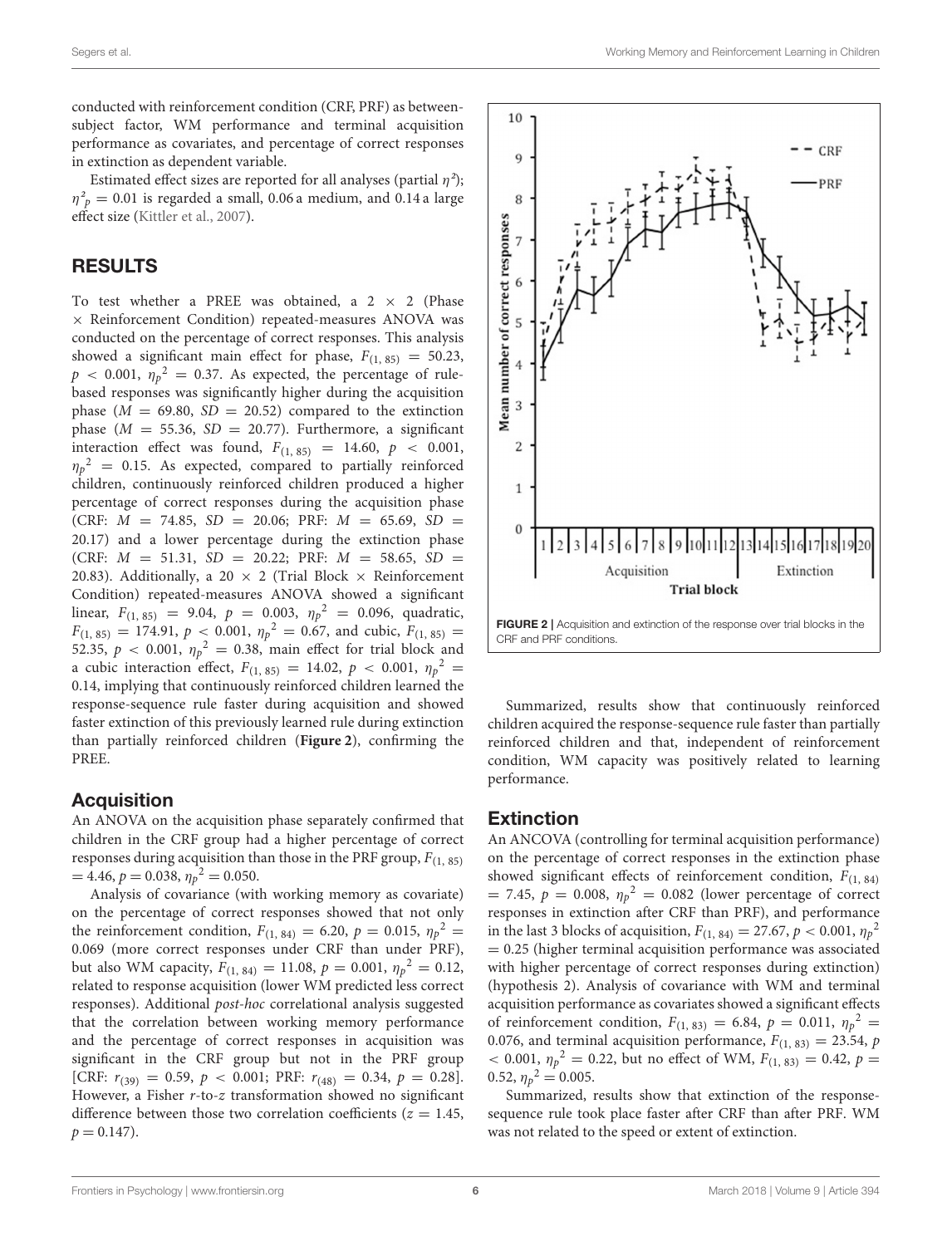### **DISCUSSION**

The purpose of this study was to investigate the differential effect of CRF and PRF on response acquisition and extinction and to evaluate whether WM is implicated in simple operant learning performance. Most of our predictions were confirmed. As predicted (based on studies in animals and human adults; [Sangha et al., 2002;](#page-9-18) [Svartdal, 2003\)](#page-9-22), continuously reinforced children produced a higher rate of correct responses during acquisition than partially reinforced children and reached higher terminal levels of correct responding (hypothesis 1).

As several studies showed that human operant learning involves WM and on the basis of the idea that PRF places stronger demands on WM, we hypothesized that WM plays a role in response acquisition in general and that PRF loads more on WM than CRF when acquiring new behavior because reinforcement contingencies have to be bridged over a longer time period in PRF [\(Capaldi, 1994;](#page-8-3) [Collins and Frank, 2012\)](#page-9-24). Our results showed that WM capacity was positively associated with acquisition performance, independent of the reinforcement condition (hypothesis 3). This mirrors other studies that show WM involvement in associative learning, even in simple learning tasks [\(McKell Carter et al., 2002;](#page-9-26) [Powell et al., 2005\)](#page-9-25). Contrary to our prediction, WM was not associated more strongly with PRF learning than with CRF learning.

In line with the consistent observation of a PREE in animals and human adults (e.g., [Pittenger et al., 1988;](#page-9-20) [Lilliquist et al.,](#page-9-16) [1999;](#page-9-16) [Rescorla, 1999;](#page-9-17) [Pittenger, 2002;](#page-9-13) [Sangha et al., 2002;](#page-9-18) Gómez et al., [2008\)](#page-9-19), we predicted that previously partially reinforced children would persist longer during extinction compared to previously continuously reinforced children (hypothesis 2). This hypothesis was confirmed in our results; the decline of previously reinforced responding occurred faster under CRF than PRF, suggesting a greater level of behavioral persistence when behavior is reinforced intermittently rather than consistently. Results showed no association between WM capacity and extinction performance. Extinction seemed to be determined mainly by the reinforcement schedule in place during acquisition (CRF vs. PRF), independent of WM capacity.

From these results, two potential clinical implications can be derived. A first implication has to do with the finding that not only the contingency of reinforcement but also WM capacity is critically associated with the capacity to acquire new behavior. BPT, which is based on operant learning principles, is often used for various childhood disorders in which WM is assumed as an underlying cognitive deficit. Pending conformation that our task paradigm has ecological validity for children's responding to operant contingencies provided by parents in daily life and that the relations observed here can be generalized to clinical samples, our results tentatively suggest that the children at which BPT is directed are exactly the ones that may be least susceptible to BPT interventions, because their WM deficits could place them at a disadvantage for learning through reinforcement. Perhaps then, those WM deficits could also be a target for intervention. One way to potentially enhance the effectiveness of BPT for those populations may be to first improve WM performance through decreasing WM load. In some BPT programs (but not all, see [Chorpita and Daleiden, 2009\)](#page-8-10) antecedent techniques are first implemented, aimed at unburdening working memory, before implementing operant techniques. Our results support the implicit tenets of these BPTs, as the release of working memory resources should increase the chance of optimally learning through reinforcement and decrease the possible influence of working memory deficits. However, given that clinical samples are quite heterogeneous with regards to WM capacity (Dovis et al., [2015\)](#page-9-37), assessment and tailoring of BPT toward individual WM performance may be essential. Also, as our study suggests that individual differences in WM capacity may be associated with the response to BPT, this neurocognitive factor may be a more proximal and mechanistically relevant candidate to explore in moderation research of BPT then the more distal environmental moderators (e.g., SES) that are typically explored (e.g., [Matthys et al., 2012\)](#page-9-38).

A second implication is related to the persistence of new, desirable behavior in children. Our results suggest that children learn new behavior faster and more strongly under CRF than PRF. However, in daily life, behaving in a contingent and consistent way toward a child (i.e., reinforcing every instance of desired behavior) is the exception rather than the rule [\(Catania,](#page-8-11) [2013\)](#page-8-11). Moreover, our extinction findings suggest that in order to create behavioral persistence, PRF is to be preferred over CRF. This represents somewhat of a paradox: The most feasible parental reinforcement method, which is also likely to yield the strongest persistence of desired behavior, is actually least suited for the acquisition of desired behavior. One way out for this conundrum may be a strategy of stretching the ratios when shaping desired new ways of behaving. The general idea here is to initially reinforce the child continuously when behaving in a correct way (i.e., emitting a desired response; CRF) and to then very gradually reduce the rate of reinforcement (PRF) [\(Skinner,](#page-9-39) [1968\)](#page-9-39). Animal research suggests that this strategy can promote behavioral persistence of appropriate behavior to a similar extent as immediate PRF. [Sangha et al. \(2002\)](#page-9-18) explored the effect of different contingency patterns on the ability to learn in snails. Their study showed that when CRF was followed by PRF, memory was resistant to extinction. Most BPT programs stress the importance of CRF in order to attain robust behavior change, and although some programs include stretching the ratios not all programs include this technique [\(Chorpita and Daleiden,](#page-8-10) [2009\)](#page-8-10). Supplementing a CRF strategy with a gradual spacing out of reinforcement after the observation of initial behavior change might prove more effective in ensuring that behavior change persists. We should note, however, that our study did not include measures of frustration during PRF or extinction and that it was not conducted in a clinical sample. Following Amsel's frustration theory, especially in more clinical samples (where emotional dysregulation and irritability is generally higher, e.g., [Brotman et al., 2017\)](#page-8-12), the frustration experienced during PRF and extinction may interfere with the emergence of behavioral persistence [\(Nation and Woods, 1980;](#page-9-40) [Amsel, 1992\)](#page-8-1). As such, to determine the potential of stretching the ratios to enhance behavioral persistence after initial CRF, future research should test our procedure in clinical samples and include a stretching the ratios condition and measures of frustration.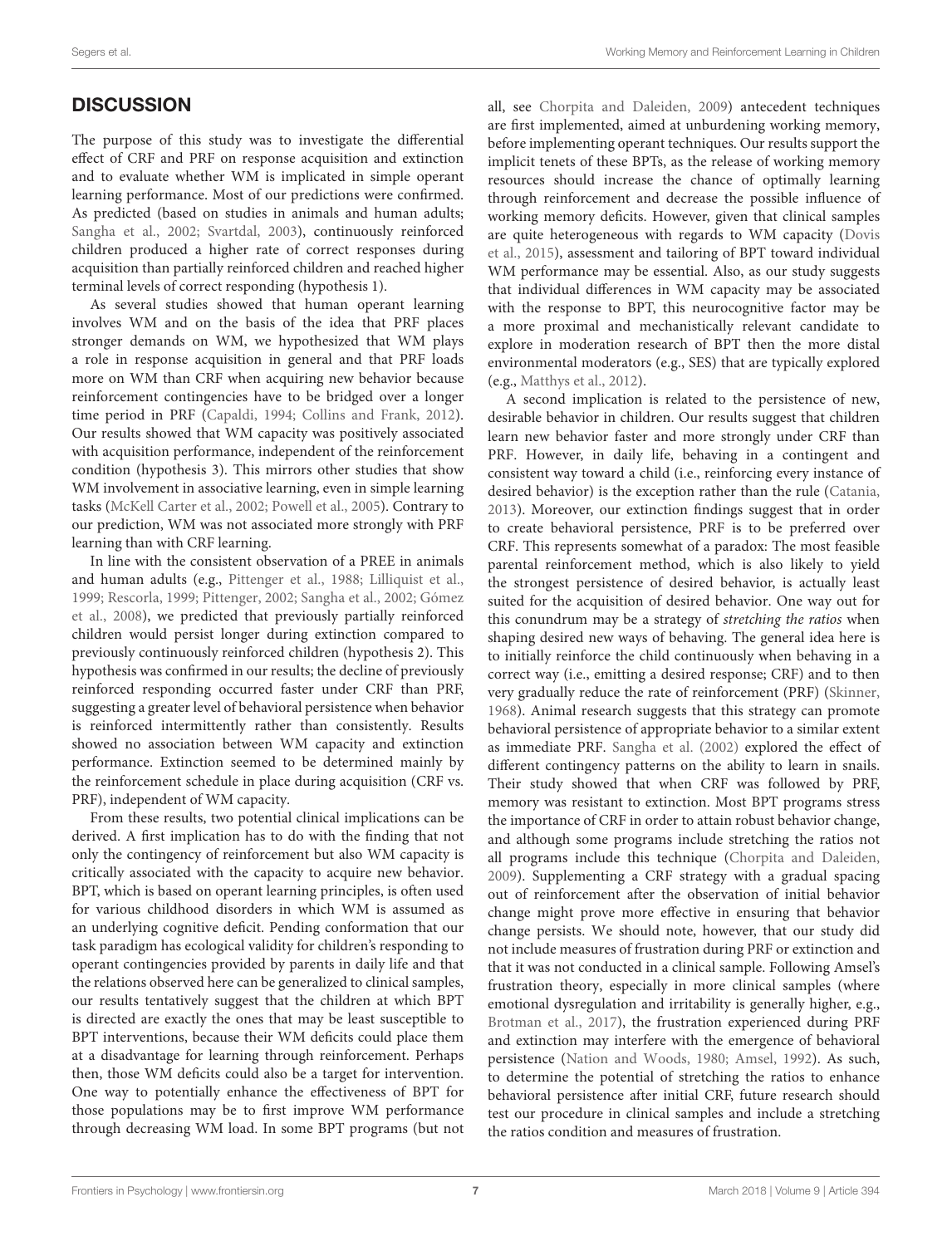The current study has some limitations that need to be discussed. First, the operant learning task consisted of 120 acquisition trials and 80 extinction trials. A pilot study showed that this amount of trials was needed to reach asymptotic response acquisition and extinction, however, it should be noted that because of the amount of trials the task was quite long for the children (approximately 40 min). The length of the task could possibly have had an effect on the attention span and/or accuracy, although there was no direct evidence for this during the study. Once the participants figured out the correct response, a steady response pattern was maintained. Performance did not show a decline of correct responding toward the end of the acquisition phase (**[Figure 2](#page-6-0)**). A second limitation is that only typically developing Caucasian children with an IQ above 80 were included in this study, resulting in limited variability within the sample (e.g., in WM capacity). However, because research on response acquisition and extinction is scarce in children, we deemed it important to investigate these mechanisms in typically developing children first before studying these learning principles in different samples of children with mental health disorders. Further, one might argue that working memory performance is merely an indicator of intelligence and as such our results are simply a reflection of the role of intelligence in reinforcement learning. However, we found similar results when controlling for IQ, i.e., working memory remained significantly associated with acquisition performance, supporting the notion that our results are specific for working memory. Finally, to rule out potential carry-over effects (e.g., strategy use), the order of the learning and working memory tasks was not counterbalanced; the learning task was always presented first. Therefore, we cannot rule out that performance on the learning task influenced performance on the working memory task.

In conclusion, our study shows that CRF of desired responding results in faster and more robust acquisition than PRF in children and that, regardless of the continuous or partial nature of reinforcement, a higher WM capacity is associated with better learning. Extinction performance was

### **REFERENCES**

- <span id="page-8-9"></span>Achenbach, T. M., and Rescorla, L. A. (2001). Manual for the ASEBA School-Age Forms and Profiles. Burlington, VT: University of Vermont, Research Center for Children, Youth, and Families.
- <span id="page-8-8"></span>American Psychiatric Association (2000). Diagnostic and Statistical Manual of Mental Disorders, 4th Edn. (DSM-IV-TR). Washington, DC: American Psychiatric Association.
- <span id="page-8-1"></span>Amsel, A. (1992). Frustration Theory: An Analysis of Dispositional Learning and Memory. Cambridge: Cambridge University Press.
- <span id="page-8-4"></span>Baddeley, A., and Della Sala, S. (1996). Working memory and executive control. Philos. Trans. R. Soc. Lond. Ser. B 351, 1397–1403. discussion: 1403–1394.
- <span id="page-8-5"></span>Barch, D. M., and Ceaser, A. (2012). Cognition in schizophrenia: core psychological and neural mechanisms. Trends Cogn. Sci. 16, 27–34. doi: [10.1016/j.tics.2011.11.015](https://doi.org/10.1016/j.tics.2011.11.015)
- <span id="page-8-6"></span>Barendse, E. M., Hendriks, M. P., Jansen, J. F., Backes, W. H., Hofman, P. A. M., Thoonen, G., et al. (2013). Working memory deficits in high-functioning adolescents with autism spectrum disorders: neuropsychological and neuroimaging correlates. J. Neurodev. Disord. 5, 1–11. doi: [10.1186/1866-1955-5-14](https://doi.org/10.1186/1866-1955-5-14)

determined only by whether children received PRF or CRF during acquisition and unrelated to WM capacity. This study is one of the first to investigate the effect of CRF and PRF on response acquisition and extinction in children; more studies are needed both in typically developing children and critically also in children with mental health problems to clarify reinforcement learning and its association to WM capacity in children. By doing so, further indications may be found for how to optimize therapeutic techniques such as BPT.

### ETHICS STATEMENT

This study was carried out in accordance with the recommendations of the social and societal ethics committee of the KU Leuven with written informed consent from all subjects. All subjects gave written informed consent in accordance with the Declaration of Helsinki. The protocol was approved by the social and societal ethics committee of the KU Leuven.

### AUTHOR CONTRIBUTIONS

SvdO, TB, MD, ES, and HG designed the experiment and tasks. ES collected the data. ES, and LC analyzed the data, in close cooperation with TB, HG, and SvdO. ES drafted the manuscript, SvdO, TB, HG, MD, and LC provided extensive feedback.

### FUNDING

This work was supported by Research Grant G.0738.14N of the Research Foundation Flanders (FWO).

### ACKNOWLEDGMENTS

We are grateful to all participating children and their parents, to Koen Poppe, PhD, for the programming of the learning task, and to Sigrid Biesmans for her help with the data collection.

- <span id="page-8-2"></span>Bijou, S. W. (1957). Patterns of reinforcement and resistance to extinction in young children. Child Dev. 28, 47–54. doi: [10.2307/1125999](https://doi.org/10.2307/1125999)
- <span id="page-8-0"></span>Boyagian, L. G., and Nation, J. R. (1981). The effects of force training and reinforcement schedules on human performance. Am. J. Psychol. 94, 619–632 doi: [10.2307/1422423](https://doi.org/10.2307/1422423)
- <span id="page-8-12"></span>Brotman, M. A., Kircanski, K., Stringaris, A., Pine, D. S., and Leibenluft, E. (2017). Irritability in youghts: a translational model. Am. J. Psychiatry 174, 520–532. doi: [10.1176/appi.ajp.2016.16070839](https://doi.org/10.1176/appi.ajp.2016.16070839)
- <span id="page-8-7"></span>Callaerts-Vegh, Z., Beckers, T., Ball, S. M., Baeyens, F., Callaerts, P. F., Cryan, J. F., et al. (2006). Concomitant deficits in working memory and fear extinction are functionally dissociated from reduced anxiety in metabotropic glutamate receptor 7-deficient mice. J. Neurosci. 26, 6573–6582. doi: [10.1523/JNEUROSCI.1497-06.2006](https://doi.org/10.1523/JNEUROSCI.1497-06.2006)
- <span id="page-8-3"></span>Capaldi, E. J. (1994). The relation between memory and expectancy as revealed by percentage and sequence of reward investigations. Psychon. Bull. Rev. 1, 303–310. doi: [10.3758/BF03213970](https://doi.org/10.3758/BF03213970)
- <span id="page-8-11"></span>Catania, A. C. (2013). Learning, 5th Edn. Cornwall-on-Hudson, NY: Sloan Publishing.
- <span id="page-8-10"></span>Chorpita, B. F., and Daleiden, E. L. (2009). Mapping evidence-based treatments for children and adolescents: application of the distillation and matching model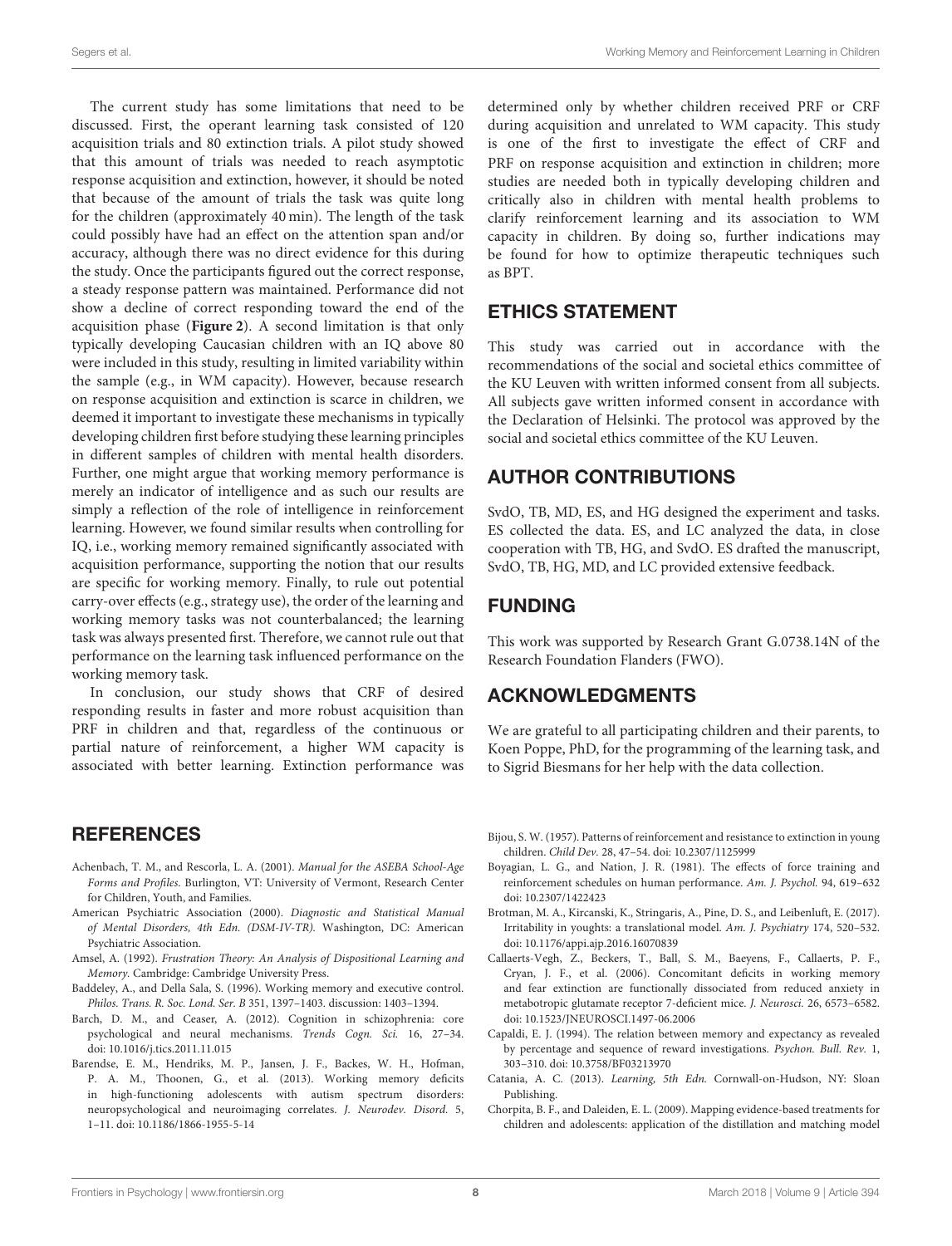to 615 treatments from 322 randomized trials. J. Consult. Clin. Psychol. 77, 566–579. doi: [10.1037/a0014565](https://doi.org/10.1037/a0014565)

- <span id="page-9-0"></span>Chorpita, B. F., Yim, L. M., Donkervoet, J. C., Arensdorf, A., Amundsen, M. J., McGee, C., et al. (2002). Toward large-scale implementation of empirically supported treatments for children: a review and observations by the Hawaii Empirical Basis to Services Task Force. Clin. Psychol. 9, 165–190. doi: [10.1111/j.1468-2850.2002.tb00504.x](https://doi.org/10.1111/j.1468-2850.2002.tb00504.x)
- <span id="page-9-24"></span>Collins, A. G. E., and Frank, M. J. (2012). How much of reinforcement learning is working memory, not reinforcement learning? A behavioral, computational, and neurogenetic analysis. Eur. J. Neurosci. 35, 1024–1035. doi: [10.1111/j.1460-9568.2011.07980.x](https://doi.org/10.1111/j.1460-9568.2011.07980.x)
- <span id="page-9-34"></span>Corsi, P. M. (1972). Human Memory and the Medial Temporal Region of the Brain. Dissertation Abstracts International, 34, 819B.
- <span id="page-9-14"></span>Domjan, M. (2005). The Essentials of Conditioning and Learning, 3rd Edn. Belmont, ON: Thomson/Wadsworth.
- <span id="page-9-11"></span>Domjan, M., and Burkhard, B. (1993). The Principles of Learning and Behaviour, 3rd Edn. Pacific Grove, CA: Brooks/Cole Publishing Co.
- <span id="page-9-37"></span>Dovis, S., Van der Oord, S., Huizenga, H. M., Wiers, R. W., and Prins, P. J. (2015). Prevalence and diagnostic validity of motivational impairments and deficits in visuospatial short-term memory and working memory in ADHD subtypes. Eur. Child Adolesc. Psychiatry 24, 575–590. doi: [10.1007/s00787-014-0612-1](https://doi.org/10.1007/s00787-014-0612-1)
- <span id="page-9-33"></span>Dovis, S., Van der Oord, S., Wiers, R. W., and Prins, P. J. (2012). Can motivation normalize working memory and task persistence in children with attentiondeficit/hyperactivity disorder? The effects of money and computer-gaming. J. Abnorm. Child Psychol. 40, 669–681. doi: [10.1007/s10802-011-9601-8](https://doi.org/10.1007/s10802-011-9601-8)
- <span id="page-9-8"></span>Emmelkamp, P., David, D., Beckers, T., Muris, P., Cuijpers, P., Lutz, W., et al. (2014). Advancing psychotherapy and evidence-based psychological interventions. Int. J. Methods Psychiatric Res. 23, 58–91. doi: [10.1002/mpr.1411](https://doi.org/10.1002/mpr.1411)
- <span id="page-9-1"></span>Evans, S. W., Owens, J. S., and Bunford, N. (2014). Evidence-based psychosocial treatments for children and adolescents with attentiondeficit/hyperactivity disorder. J. Clin. Child Adolesc. Psychol. 43, 527–551. doi: [10.1080/15374416.2013.850700](https://doi.org/10.1080/15374416.2013.850700)
- <span id="page-9-2"></span>Furlong, M., McGilloway, S., Bywater, T., Hutchings, J., Smith, S. M., and Donnelly, M. (2012). Behavioural and cognitive-behavioural groupbased parenting programmes for early-onset conduct problems in children aged 3 to 12 years. Cochrane Database Syst. Rev. CD008225. doi: [10.1002/14651858.CD008225.pub2](https://doi.org/10.1002/14651858.CD008225.pub2)
- <span id="page-9-19"></span>Gómez, M. A., de la Torre, L., Callejas-Aguilera, J. E., Lerma-Cabrera, J. M., Rosas, J. M., Escarabajal, M. A., et al. (2008). The partial reinforcement extinction effect (PREE) in female Roman high- (RHA-I) and low-avoidance (RLA-I) rats. Behav. Brain Res. 194, 187–192. doi: [10.1016/j.bbr.2008.07.009](https://doi.org/10.1016/j.bbr.2008.07.009)
- <span id="page-9-10"></span>Humphreys, L. G. (1939). The effect of random alternation of reinforcement on the acquisition and extinction of conditioned eyelid reactions. J. Exp. Psychol. 25, 141–158. doi: [10.1037/h0058138](https://doi.org/10.1037/h0058138)
- <span id="page-9-6"></span>Kaminski, J. W., Valle, L. A., Filene, J. H., and Boyle, C. L. (2008). A meta-analytic review of components associated with parent training program effectiveness. J. Abnorm. Child Psychol. 36, 567–589. doi: [10.1007/s10802-007-9201-9](https://doi.org/10.1007/s10802-007-9201-9)
- <span id="page-9-3"></span>Kazdin, A. E. (1997). Parent management training: evidence, outcomes and issues. J. Am. Acad. Child Adolesc. Psychiatry 36, 1349–1356. doi: [10.1097/00004583-199710000-00016](https://doi.org/10.1097/00004583-199710000-00016)
- <span id="page-9-36"></span>Kittler, J. E., Menard, W., and Phillips, K. A. (2007). Weight concerns in individuals with body dysmorphic disorder. Eat. Behav. 8, 115–120. doi: [10.1016/j.eatbeh.2006.02.006](https://doi.org/10.1016/j.eatbeh.2006.02.006)
- <span id="page-9-29"></span>Kort, W., Compaan, E. L., Bleichrodt, N., Resing, W. C. M., Schittekatte, M., Bosmans, M., et al. (2002). WISC-III NL Handleiding. (Dutch Manual). Amsterdam: NIP.
- <span id="page-9-7"></span>Leijten, P., Dishion, T. J., Thomaes, S., Raaijmakers, M. A. J., Orobio de Castro, B., and Matthys, W. (2015). Bringing parenting interventions back to the future: how randomized microtrials may benefit parenting intervention efficacy. Clin. Psychol. 22, 47–57. doi: [10.1111/cpsp.12087](https://doi.org/10.1111/cpsp.12087)
- <span id="page-9-16"></span>Lilliquist, M. W., Nair, H. P., Gonzalez-Lima, F., and Amsel, A. (1999). Extinction after regular and irregular reward schedules in infant rat: influence of age and training duration. Dev. Psychobiol. 34, 57–70. doi: 10.1002/(SICI)1098- 2302(199901)34:1<57::AID-DEV7&gt;3.0.CO;2-R
- <span id="page-9-32"></span>Logan, G. D. (1994). "On the ability to inhibit thought and action: a users' guide to the stop signal paradigm," in Inhibitory Processes in Attention, Memory, and Language, eds D. Dagenbach and T. H. Carr. (San Diego, CA: Academic Press), 189–239.
- <span id="page-9-27"></span>Martinussen, R., Hayden, J., Hogg-Johnson, S., and Tannock, R. (2005). A meta-analysis of working memory impairments in children with attention-deficit/hyperactivity disorder. J. Am. Acad. Child Adolesc. Psychiatry [44, 377–384. doi: 10.1097/01.chi.0000153228.72](https://doi.org/10.1097/01.chi.0000153228.72591.73) 591.73
- <span id="page-9-4"></span>Mash, J. W., and Johnston, C. (2008). Parental social cognitions: considerations in the acceptability of and engagement in behavioral parent training. Clin. Child Fam. Psychol. Rev. [11, 218–236. doi: 10.1007/s10567-008-](https://doi.org/10.1007/s10567-008-0038-8) 0038-8
- <span id="page-9-38"></span>Matthys, W., Vanderschuren, L. J., Schutter, D. J., and Lochman, J. E. (2012). Impaired neurocognitive functions affect social learning processes in oppositional defiant disorder and conduct disorder: implications for interventions. Clin. Child Fam. Psychol. Rev. 15, 234–246. doi: [10.1007/s10567-012-0118-7](https://doi.org/10.1007/s10567-012-0118-7)
- <span id="page-9-15"></span>McCuller, T., Wong, P. T., and Amsel, A. (1976). Transfer of persistence from fixed-ratio barpress training to runway extinction. Anim. Learn. Behav. 4, 53–57. doi: [10.3758/BF03211986](https://doi.org/10.3758/BF03211986)
- <span id="page-9-26"></span>McKell Carter, R., Hofstotter, C., Tsuchiya, N., and Koch, C. (2002). Working memory and fear conditioning. Neuroscience 100, 1399–1404. doi: [10.1073/pnas.0334049100](https://doi.org/10.1073/pnas.0334049100)
- <span id="page-9-21"></span>Miyao, G., and Meyers, L. S. (1973). A sequential analysis of the partial reinforcement extinction effect in children. Mem. Cogn. 1, 143–148. doi: [10.3758/BF03198085](https://doi.org/10.3758/BF03198085)
- <span id="page-9-40"></span>Nation, J. R., and Woods, D. J. (1980). Persistence: the role of partial reinforcement in psychotherapy. J. Exp. Psychol. 109, 175–207. doi: [10.1037/0096-3445.109.2.175](https://doi.org/10.1037/0096-3445.109.2.175)
- <span id="page-9-13"></span>Pittenger, D. J. (2002). The two paradigms of persistence. Genet. Soc. Gen. Psychol. Monogr. 128, 237–268.
- <span id="page-9-23"></span>Pittenger, D. J., and Pavlik, W. B. (1988). Analysis of the partial reinforcement extinction effect in humans using absolute and relative comparisons of schedules. Am. J. Psychol. 101, 1–14. doi: [10.2307/1422789](https://doi.org/10.2307/1422789)
- <span id="page-9-20"></span>Pittenger, D. J., Pavlik, W. B., Flora, S. R., and Kontos, J. (1988). Analysis of the partial reinforcement effect in humans as a function of sequence of reinforcement schedules. Am. J. Psychol. [101, 371–382. doi: 10.2307/14](https://doi.org/10.2307/1423085) 23085
- <span id="page-9-25"></span>Powell, D. A., Churchwell, J., and Burriss, L. (2005). Medial prefrontal lesions and pavlovian eyeblink and heart rate conditioning: effects of partial reinforcement on delay and trace conditioning in rabbits (Oryctolagus cuniculus). Behav. Neurosci. 119, 180–189. doi: [10.1037/0735-7044.119.1.180](https://doi.org/10.1037/0735-7044.119.1.180)
- <span id="page-9-17"></span>Rescorla, R. A. (1999). Within-subject partial reinforcement extinction effect in autoshaping. Q. J. Exp. Psychol. 52B, 75–87.
- <span id="page-9-28"></span>Saarinen, S., Fontell, T., Vuontela, V., Carlson, S., and Aronen, E. T. (2015). Visuospatial working memory in 7- to 12-year-old children with disruptive behavior disorders. Child Psychiatry Hum. Dev. 46, 34–43. doi: [10.1007/s10578-014-0449-3](https://doi.org/10.1007/s10578-014-0449-3)
- <span id="page-9-18"></span>Sangha, S., McComb, C., Scheibenstock, A., Johannes, C., and Lukowiak, K. (2002). The effects of continuous versus partial reinforcement schedules on associative learning, memory and extinction in Lymnaea stagnalis. J. Exp. Biol. 205, 1171–1178.
- <span id="page-9-30"></span>Sattler, J. M. (2001). Assessment of children: Cognitive applications 4th Edn. San Diego, CA: Author.
- <span id="page-9-12"></span>Shangha, S., McComb, C., Scheibenstock, A., Johannes, C., and Lukowiak, K. (2002). The effects of continuous versus partial reinforcement schedules on associative learning, memory and extinction in Lymnaea stagnalis. J. Exp. Biol. 205, 1171–1178.
- <span id="page-9-39"></span>Skinner, B. F (1968). The Technology of Teaching. New York, NY: Appleton-Century-Crofts.
- <span id="page-9-9"></span>Skinner, B. F. (1938). The Behavior of Organisms. New York, NY: Appleton-Century-Crofts.
- <span id="page-9-22"></span>Svartdal, F. (2003). Extinction after partial reinforcement: predicted vs. judged persistence. Scand. J. Psychol. [44, 55–64. doi: 10.1111/1467-9450.](https://doi.org/10.1111/1467-9450.00321) 00321
- <span id="page-9-31"></span>Verhulst, F. C., Van der Ende, J., and Koot, H. M. (1996). Handleiding Voor de CBCL/4-18 [Manual for the CBCL/4-18]. Assen: Van Gorcum.
- <span id="page-9-35"></span>Wechsler, D. (1958). The Measurement and Appraisal of Adult Intelligence, 4th Edn. Baltimore, MD: Williams & Witkins.
- <span id="page-9-5"></span>Weisz, J. R., and Kazdin, A. E. (2010). Evidence-Based Psychotherapies for Children and Adolescents, 2nd Edn. New York, NY: Guilford Press.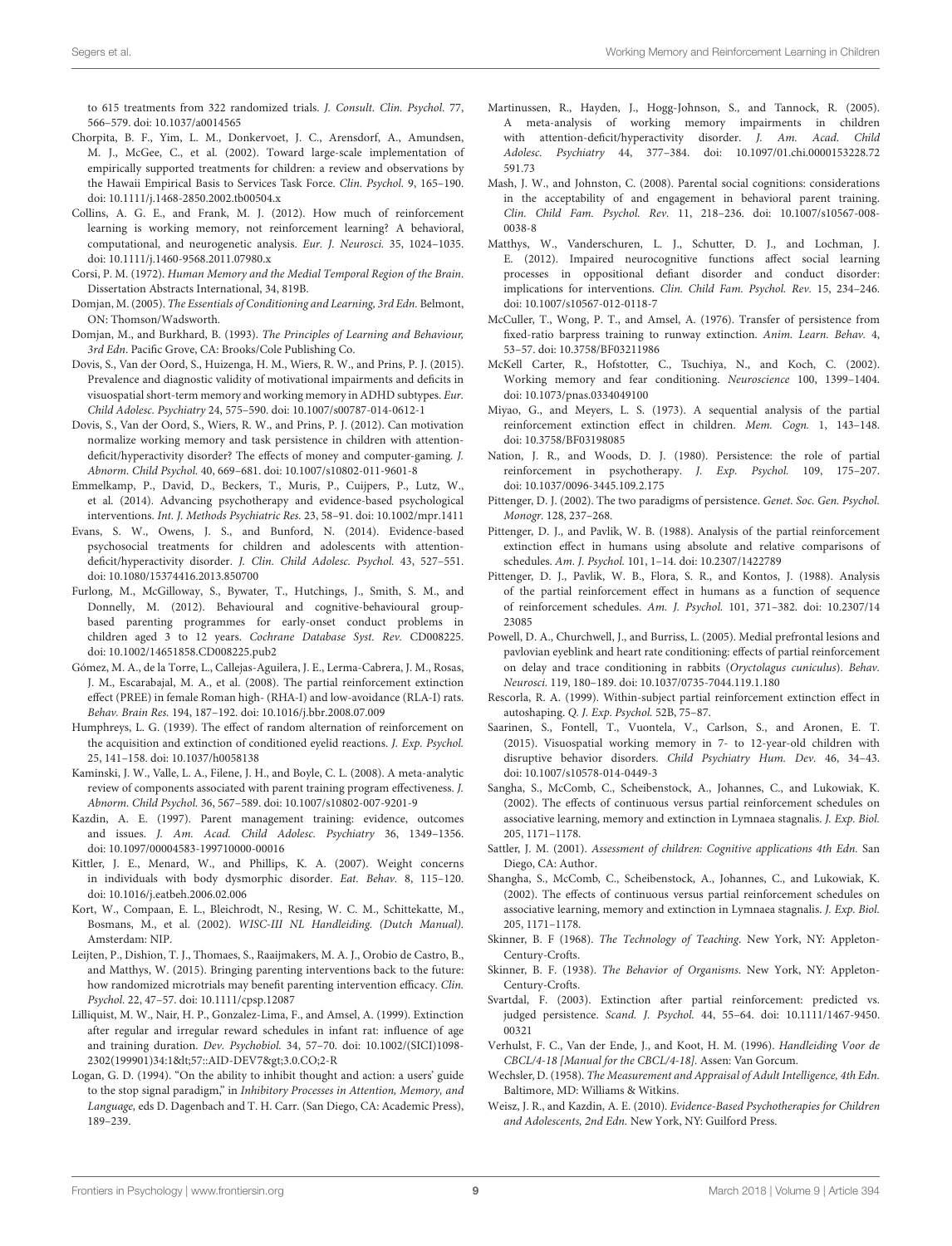<span id="page-10-0"></span>Zwi, M., Jones, H., Thorgaard, C., York, A., and Dennis, J. A. (2011). Parent training interventions for Attention Deficit Hyperactivity Disorder (ADHD) in children aged 5 to 18 years (Review). Cochrane Database Syst Rev. 7:CD003018. doi: [10.1002/14651858.CD003018.pub3](https://doi.org/10.1002/14651858.CD003018.pub3)

**Conflict of Interest Statement:** SvdO has been a paid speaker (Shire, MEDICE). Co-developer/author of a cognitive training game "Braingame Brian" and two cognitive-behavioral treatments "Plan my Life" and Solution-focused treatment (non-financial COI). MD has been a paid member of advisory boards organized by Shire, Novartis and Medice and paid for consultancy for Neurotech Solutions. She received research grants from Shire and Janssen-Cilag.

The other authors declare that the research was conducted in the absence of any commercial or financial relationships that could be construed as a potential conflict of interest.

Copyright © 2018 Segers, Beckers, Geurts, Claes, Danckaerts and van der Oord. This is an open-access article distributed under the terms of the [Creative Commons](http://creativecommons.org/licenses/by/4.0/) [Attribution License \(CC BY\).](http://creativecommons.org/licenses/by/4.0/) The use, distribution or reproduction in other forums is permitted, provided the original author(s) and the copyright owner are credited and that the original publication in this journal is cited, in accordance with accepted academic practice. No use, distribution or reproduction is permitted which does not comply with these terms.